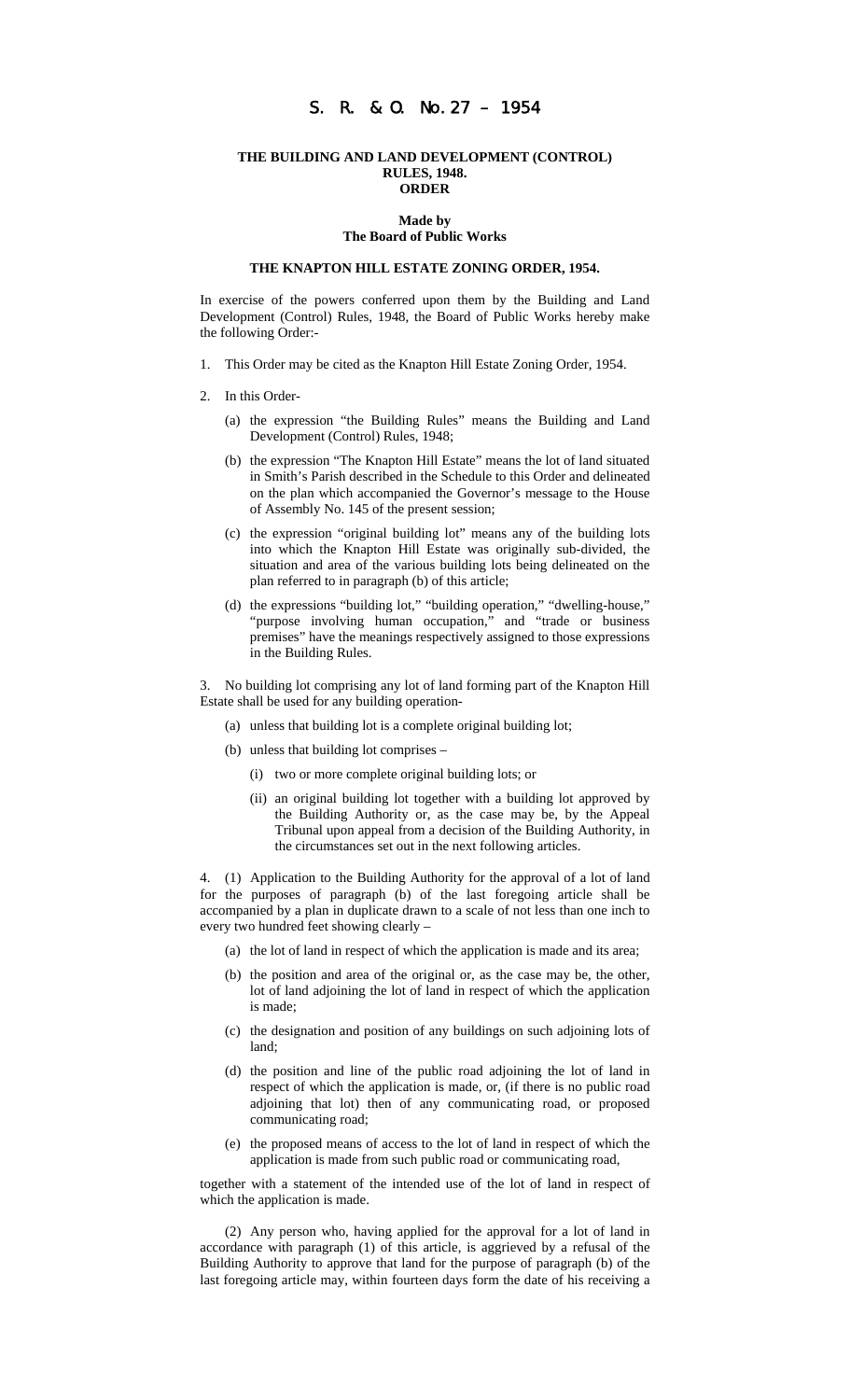notice of refusal, appeal to the Appeal Tribunal established under rule 32 of the Building Rules; and the provisions of rules 33, 34 and 35 of the Building Rules shall have effect in relation to any such appeal as though that appeal were an appeal authorized by virtue of the said rule 33.

5. (1) No building other than a building intended to be used as a dwellinghouse shall be constructed on any lot of land forming part of the Knapton Hill Estate

Provided that nothing in this paragraph shall be construed so as to prevent the construction of buildings (including outhouses and private garages) appurtenant to any such building intended to be used for a purpose involving human occupation.

(2) Not more than one building intended to be used as a dwelling house shall be constructed on any lot of land forming part of the Knapton Hill Estate which may, by reason of the provisions of paragraph (a) or, as the case may be, of paragraph (b) or paragraph (c), of article three of this Order, be used for a building operation.

6. The roof of every building constructed on a lot of land forming part of the Knapton Hill Estate shall be a pitched and lapped slated roof of Bermuda stone.

7. No dwelling-house or other building constructed on any lot of land forming part of the Knapton Hill Estate shall be altered (within the meaning of subparagraph (d) of rule 4 of the Building Rules) so that it may be used as trade or business premises.

#### **Article 2**

# **SCHEDULE**

# **DESCRIPTION OF LAND COMPRISING THE KNAPTON HILL ESTATE**

All that lot of land situated in Smith's Parish and known as the Knapton Hill Estate, containing about 66 acres, but excluding all that lot of land situated in Smith's Parish and known as Knapton House Estate containing about 5.9 acres and bounded on the North by the main public road known as Knapton Hill Road, on the South partly by land now or formerly in the possession of Eugene Outerbridge, and partly by land now or formerly in the possession of Doctor Bolton, on the East by land now or formerly in possession of Eugene Outerbridge, and on the West by land now or formerly in the possession of Eugene Outerbridge, and bounded on the South by the public road known as the South Road, Easterly by land now or formerly in the possession of the state of H. Stuart Hollis, Westerly partly by land now or formerly in the possession of Richard Plater, partly by land now or formerly in the possession of Donald J. Williams, partly by land now or recently in the possession of the Estate of Joseph Melburn Smith, partly by land now or recently in possession of Esther Merle Evina Brock, partly by land now or formerly in the possession of Ruth J. Smales, partly by land now or formerly in the possession of Ruth J. Smales, partly by land now or formerly in the possession of William Arthur Hollis, partly by land now or formerly in the possession of Malcolm Jesse Giles Hollis, partly by land now or formerly in the possession of Katherine Cox, and partly by land now or formerly in the possession of Marjorie Mason, Northerly by the waters of Harrington Sound, and Easterly by land now or formerly in the possession of Charles Edward Reid Darrell

> (Sgd.) H. COLIN SMITH Clerk, Board of Public Works

APPROVED by His Excellency The Governor-in-Council  $12<sup>th</sup>$  day of May, 1954

# BY HIS EXCELLENCY'S COMMAND

(Sgd) E.T. SMITH Clerk, Executive Council.

Colonial Secretary's Office 28<sup>th</sup> May, 1954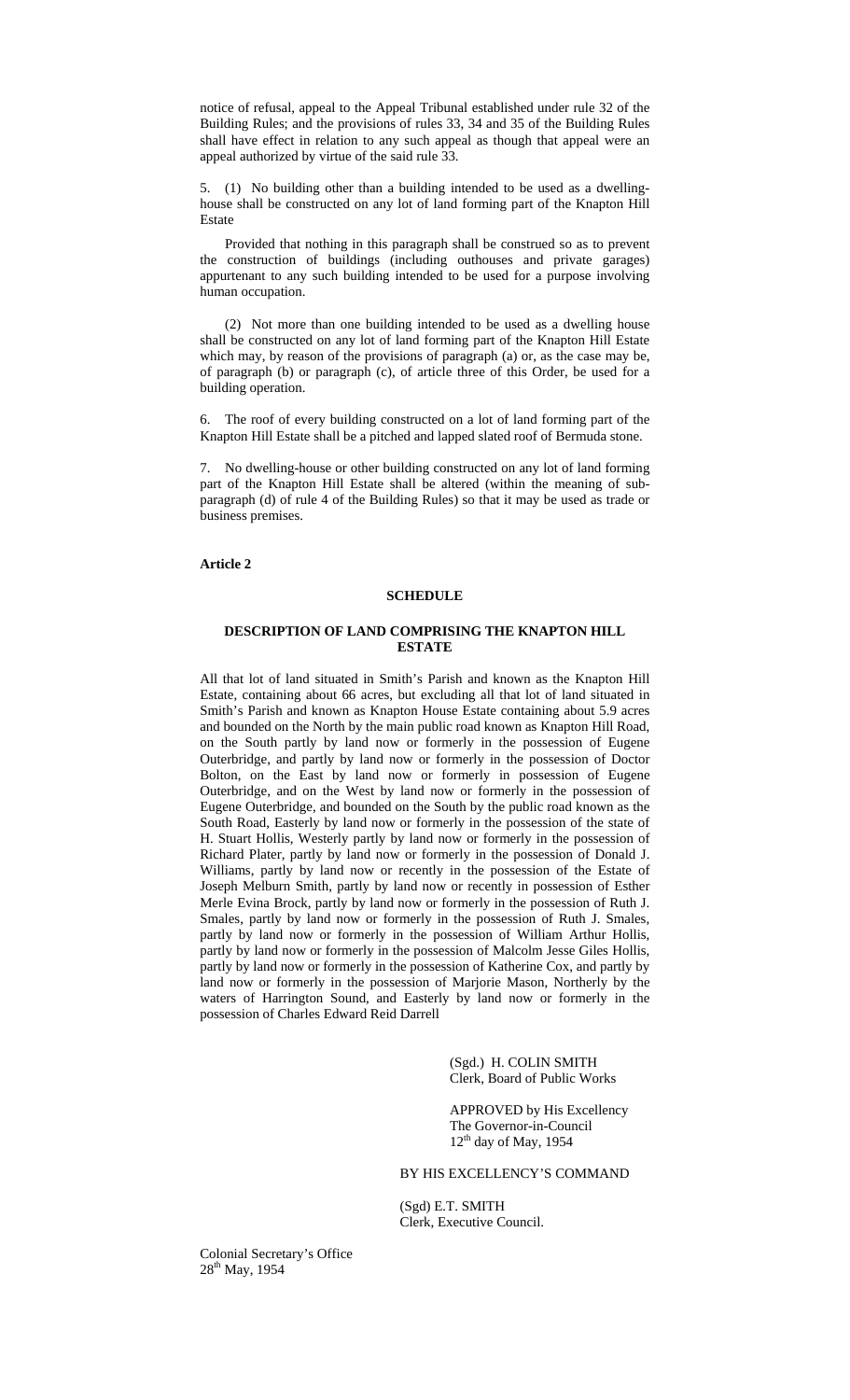# **BUILDING AND LAND DEVELOPMENT (CONTROL) RULES 1948**

# **ZONING ORDER made by The Building Authority**

# **Under the provisions of Rule 28 of the above-mentioned Rules.**

# **THE KNAPTON HILL ESTATE (AMENDMENT) ZONING ORDER 1957.**

#### Amendment of Schedule

1. In the schedule to the Knapton Hill Estates Zoning Order, 1954, after the words "containing about 66 acres" the following words shall be inserted (but excluding all that lot of land situated in Smith's Parish and known as Knapton House Estate containing about 5.9 acres and bounded on the North by the main public road known as Knapton Hill Road, on the South partly by land now or formerly in the possession of Eugene Outerbridge, and partly by land now or formerly in the possession of Doctor Bolton, on the East by land now or formerly in possession of Eugene Outerbridge, and on the West by land now or formerly in the possession of Eugene Outerbridge)

> H. J. CAMPBELL, Building Control Officer. Building Authority.

 $12^{th}$  July, 1957.

APPROVED by His Excellency The Governor-in-Council the 13<sup>th</sup> day of July, 1957

BY HIS EXCELLENCY'S COMMAND

E.T. SMITH, Clerk to the Executive Council

Council Chamber, Hamilton,  $20<sup>th</sup>$  July, 1957